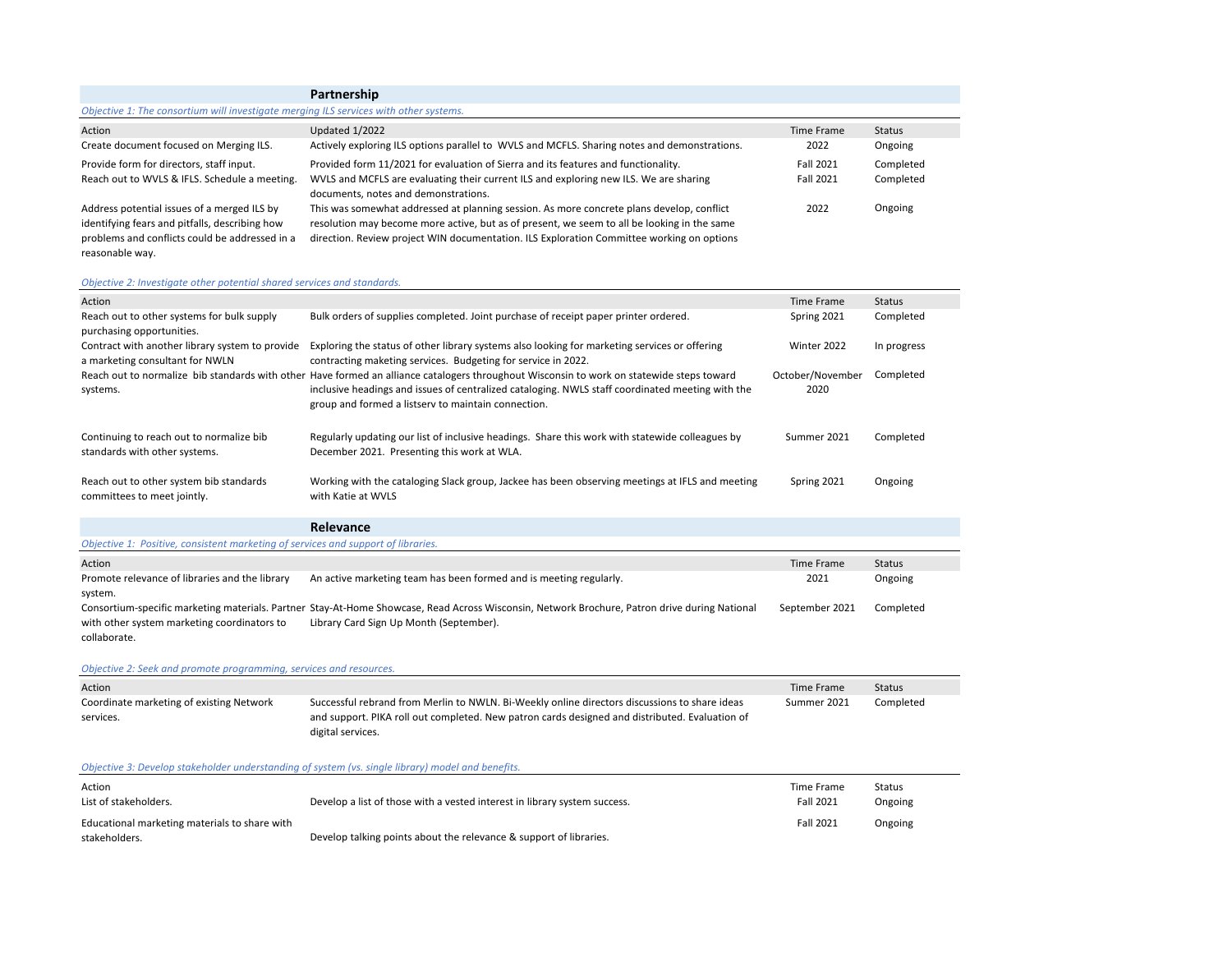|                                                                                         | <b>Patron Services</b>                                                                                                                                                                                                                                                                                                                                                                                                                                      |                    |               |
|-----------------------------------------------------------------------------------------|-------------------------------------------------------------------------------------------------------------------------------------------------------------------------------------------------------------------------------------------------------------------------------------------------------------------------------------------------------------------------------------------------------------------------------------------------------------|--------------------|---------------|
| Objective 1: Develop a plan and timeline for centralized cataloging.                    |                                                                                                                                                                                                                                                                                                                                                                                                                                                             |                    |               |
| Action                                                                                  |                                                                                                                                                                                                                                                                                                                                                                                                                                                             | Time Frame         | <b>Status</b> |
| Decide what options are available (system<br>cataloger or partner with other consortia) | Plan for centralized cataloging implementation presented at August Network meeting.                                                                                                                                                                                                                                                                                                                                                                         | August 2021        | Completed     |
| Develop a funding plan.                                                                 | Centralized cataloging is a part of our 2022 Resource Library Contract.                                                                                                                                                                                                                                                                                                                                                                                     | August 2021        | Completed     |
| Objective 2: Investigate ways to improve online catalog.                                |                                                                                                                                                                                                                                                                                                                                                                                                                                                             |                    |               |
| Action                                                                                  |                                                                                                                                                                                                                                                                                                                                                                                                                                                             | <b>Time Frame</b>  | <b>Status</b> |
| Discovery layer options & costs.                                                        | Approved decision to implement the Pika discovery layer.                                                                                                                                                                                                                                                                                                                                                                                                    | September 2020     | Completed     |
| Develop a funding plan.                                                                 | Pika budget approved.                                                                                                                                                                                                                                                                                                                                                                                                                                       | September 2020     | Completed     |
| Install discovery layer.                                                                | New discovery layer implemented.                                                                                                                                                                                                                                                                                                                                                                                                                            | April 2021         | Completed     |
| Objective 3: Promote backup plans for service outages.                                  |                                                                                                                                                                                                                                                                                                                                                                                                                                                             |                    |               |
| Action                                                                                  |                                                                                                                                                                                                                                                                                                                                                                                                                                                             | Time Frame         | <b>Status</b> |
| Arrange for NWLS head end access to switch to<br>the RDC.                               | Moved NWLS staff to new domain in RDC. Migrated NWLS file server to RDC. The new servers<br>located at RDC are up and running and NWLS system migration has begun. Router configurations<br>for migration have been finished and tested in a lab environment. Wireless configurations have<br>been configured also for the migration process. Two libraries remain to be moved to the RDC -<br>Superior is migrating January 24, Winter remains. Literally. | Feb-22             | So close      |
| Investigate local options for alternative internet<br>access.                           | Norvado has installed their fiber access to the back server room April 2020. Could be used as a<br>secondary connection in the future for backup ISP.                                                                                                                                                                                                                                                                                                       | <b>End of 2022</b> | Completed     |

# *Objective 4: Promote WebSierra for outreach use.*

| Action                                 |                                                                 | Time Frame     | <b>Status</b> |
|----------------------------------------|-----------------------------------------------------------------|----------------|---------------|
| Provide access to staff for WebSierra. | Logins for WebSierra have been activated.                       | September 2020 | Completed     |
| Provide continuing education on mobile | Office hours held and recorded August 11th for mobile outreach. | Summer 2021    | Completed     |
| outreach and examples.                 |                                                                 |                |               |

# *Objective 5: Evaluate ILS options.*

| Action                                                  |                                                                                                                                                                                        | Time Frame    | <b>Status</b> |
|---------------------------------------------------------|----------------------------------------------------------------------------------------------------------------------------------------------------------------------------------------|---------------|---------------|
| Investigate available options.                          | ILS Exploration Committee has narrowed down the choices and is attending demos in late January<br>of 2022.                                                                             | Jan-22        | In progress.  |
| Discuss the advantages and disadvantages of<br>options. | ILS Exploration Committee has developed a list of options and is surveying members about<br>current Sierra functions that they will take back to their list of ILSs for consideration. | December 2021 | Completed     |